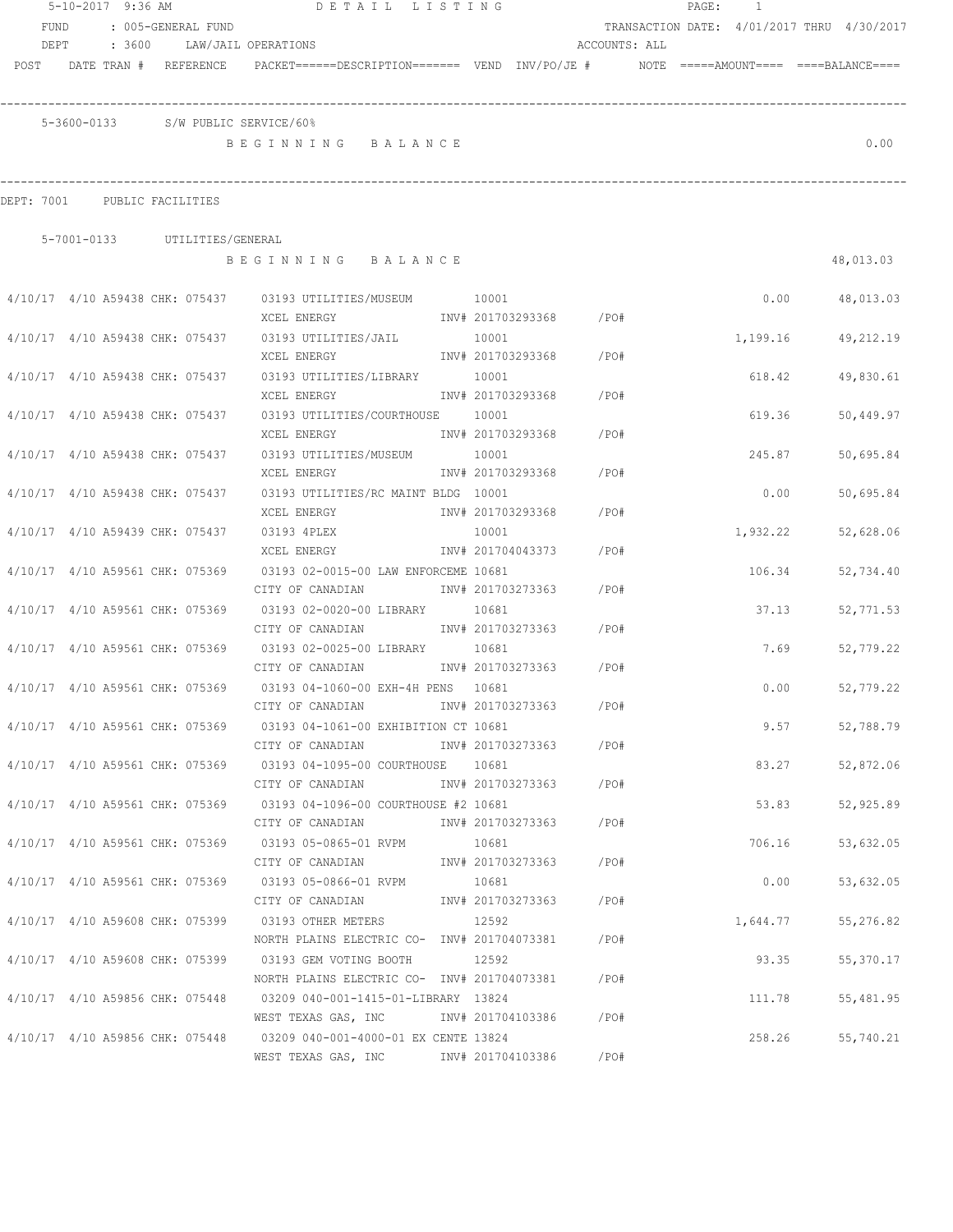|                   |                                 |  | $5 - 10 - 2017$ 9:36 AM                                                                                                     | DETAIL LISTING |           |                           |                                                      | 2<br>PAGE: |                                            |
|-------------------|---------------------------------|--|-----------------------------------------------------------------------------------------------------------------------------|----------------|-----------|---------------------------|------------------------------------------------------|------------|--------------------------------------------|
|                   | FUND : 005-GENERAL FUND         |  |                                                                                                                             |                |           |                           |                                                      |            | TRANSACTION DATE: 4/01/2017 THRU 4/30/2017 |
|                   |                                 |  | DEPT : 7001 PUBLIC FACILITIES                                                                                               |                |           |                           | ACCOUNTS: ALL                                        |            |                                            |
|                   |                                 |  | POST DATE TRAN # REFERENCE PACKET======DESCRIPTION======= VEND INV/PO/JE # NOTE =====AMOUNT==== ====BALANCE====             |                |           |                           |                                                      |            |                                            |
|                   |                                 |  | 4/10/17 4/10 A59856 CHK: 075448 03209 040-001-5735-02-MUSEUM 13824<br>WEST TEXAS GAS, INC        INV# 201704103386     /PO# |                |           |                           |                                                      |            | 109.75 55,849.96                           |
|                   |                                 |  | 4/10/17 4/10 A59856 CHK: 075448 03209 040-001-5815-01-BALLPARK 13824<br>WEST TEXAS GAS, INC \ INV# 201704103386 \ /PO#      |                |           |                           |                                                      |            | 23.81 55,873.77                            |
|                   |                                 |  | 4/10/17 4/10 A59856 CHK: 075448 03209 040-001-5810-01-PAVILION 13824                                                        |                |           |                           |                                                      | 40.08      | 55, 913.85                                 |
|                   |                                 |  | WEST TEXAS GAS, INC<br>4/10/17 4/10 A59856 CHK: 075448 03209 040-001-1405-01 COURTHOU 13824                                 |                |           | INV# 201704103386 /PO#    |                                                      | 175.86     | 56,089.71                                  |
|                   |                                 |  | WEST TEXAS GAS, INC<br>4/10/17 4/10 A59856 CHK: 075448 03209 040-013-0045-00 CFD MAIN 13824                                 |                |           | INV# 201704103386 /PO#    |                                                      | 115.86     | 56,205.57                                  |
|                   |                                 |  | WEST TEXAS GAS, INC<br>4/28/17  4/28  A59981  CHK: 075495  03233  INTERNET                                                  |                | 10220     | INV# 201704103386 /PO#    |                                                      |            | 52.15 56,257.72                            |
|                   |                                 |  | ΑΤ&Τ<br>============ APRIL ACTIVITY DB: 8,244.69 CR: 0.00                                                                   |                |           | INV# INTERNET 5-2017 /PO# |                                                      | 8,244.69   |                                            |
|                   |                                 |  | ============= ACCOUNT TOTAL DB: 8,244.69 CR:                                                                                |                |           |                           | 0.00                                                 |            |                                            |
|                   | DEPT: 7016 CEMETERY             |  |                                                                                                                             |                |           |                           |                                                      |            |                                            |
|                   |                                 |  |                                                                                                                             |                |           |                           |                                                      |            |                                            |
|                   | 5-7016-0133 UTILITIES           |  | BEGINNING BALANCE                                                                                                           |                |           |                           |                                                      |            | 58.73                                      |
|                   |                                 |  | 4/10/17 4/10 A59438 CHK: 075437 03193 UTILITIES/CEMETERY 10001                                                              |                |           |                           |                                                      | 10.19      | 68.92                                      |
|                   |                                 |  | XCEL ENERGY                               INV# 201703293368         /PO#                                                    |                |           | 10.19 CR:                 | 0.00                                                 | 10.19      |                                            |
|                   |                                 |  | ============ ACCOUNT TOTAL DB: 10.19 CR: 0.00                                                                               |                |           |                           |                                                      |            |                                            |
|                   |                                 |  | 000 ERRORS IN THIS REPORT! *-*-*-*-*-*-*-*-*-*-*-*-*-*-                                                                     |                |           |                           |                                                      |            |                                            |
|                   |                                 |  |                                                                                                                             |                |           |                           | ** REPORT TOTALS ** --- DEBITS --- -- -- CREDITS --- |            |                                            |
|                   |                                 |  | BEGINNING BALANCES: 48,071.76                                                                                               |                |           |                           | 0.00                                                 |            |                                            |
|                   |                                 |  | REPORTED ACTIVITY:                                                                                                          |                |           | 8,254.88                  | 0.00                                                 |            |                                            |
|                   |                                 |  | ENDING BALANCES:<br>TOTAL FUND ENDING BALANCE:                                                                              |                | 56,326.64 | 56,326.64                 | 0.00                                                 |            |                                            |
| FUND: 010-AIRPORT |                                 |  |                                                                                                                             |                |           |                           |                                                      |            |                                            |
|                   | DEPT: 7010 AIRPORT              |  |                                                                                                                             |                |           |                           |                                                      |            |                                            |
|                   |                                 |  |                                                                                                                             |                |           |                           |                                                      |            |                                            |
|                   | 5-7010-0133 UTILITIES           |  | BEGINNING BALANCE                                                                                                           |                |           |                           |                                                      |            | 2,979.91                                   |
|                   | 4/10/17 4/10 A59716 CHK: 001170 |  | 03198 AT&T<br>AT&T                                                                                                          |                | 10220     | INV# 201704043375 /PO#    |                                                      | 162.29     | 3,142.20                                   |
|                   | 4/10/17 4/10 A59719 CHK: 001173 |  | 03198 04-1056-00 AIRPORT APT 10681<br>CITY OF CANADIAN                                                                      |                |           | INV# 201703273364         | /PO#                                                 | 0.00       | 3,142.20                                   |
|                   | 4/10/17 4/10 A59719 CHK: 001173 |  | 03198 04-1058-00 PILOTS LOUNGE 10681<br>CITY OF CANADIAN                                                                    |                |           | INV# 201703273364         | /PO#                                                 | 54.23      | 3,196.43                                   |
|                   |                                 |  |                                                                                                                             |                |           |                           |                                                      |            |                                            |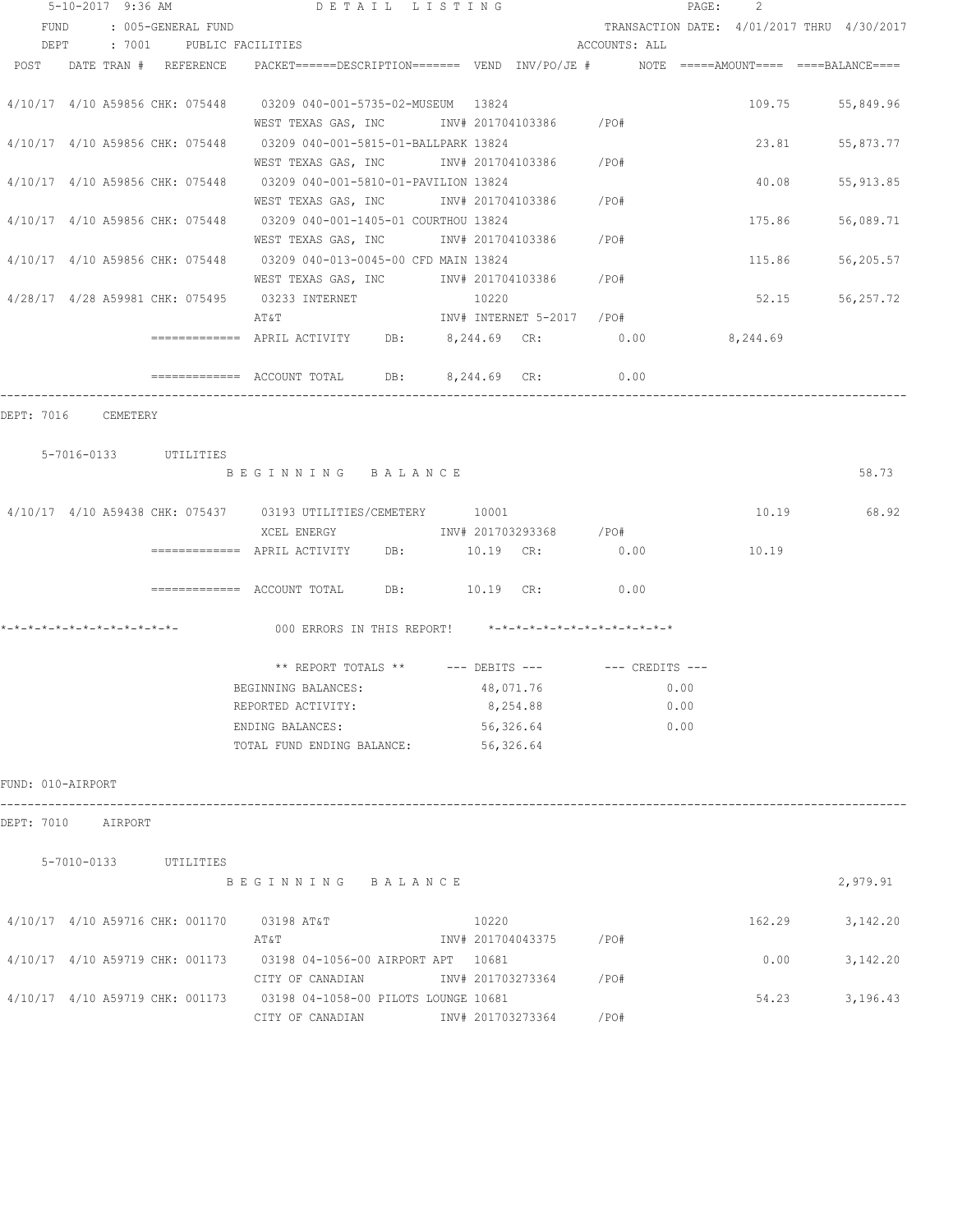| 5-10-2017 9:36 AM                           |                             | DETAIL LISTING                                                                                                  |                    |                                            | PAGE:<br>3 |                   |
|---------------------------------------------|-----------------------------|-----------------------------------------------------------------------------------------------------------------|--------------------|--------------------------------------------|------------|-------------------|
| FUND : 010-AIRPORT                          |                             |                                                                                                                 |                    | TRANSACTION DATE: 4/01/2017 THRU 4/30/2017 |            |                   |
| DEPT                                        | : 7010 AIRPORT              |                                                                                                                 |                    | ACCOUNTS: ALL                              |            |                   |
|                                             |                             | POST DATE TRAN # REFERENCE PACKET======DESCRIPTION======= VEND INV/PO/JE # NOTE =====AMOUNT==== ====BALANCE==== |                    |                                            |            |                   |
|                                             |                             |                                                                                                                 |                    |                                            |            |                   |
|                                             |                             | 4/10/17 4/10 A59719 CHK: 001173 03198 CITY OF CANADIAN 10681                                                    |                    |                                            |            | $0.00$ $3,196.43$ |
|                                             |                             | CITY OF CANADIAN 1NV# 201703273364 / PO#                                                                        |                    |                                            |            |                   |
|                                             |                             | 4/10/17 4/10 A59722 CHK: 001177 03198 NORTH PLAINS ELECTRIC CO 12592                                            |                    |                                            | 510.11     | 3,706.54          |
|                                             |                             | NORTH PLAINS ELECTRIC CO- INV# 201704103385 / PO#                                                               |                    |                                            |            |                   |
|                                             |                             | DB:                                                                                                             | 726.63 CR: 0.00    |                                            | 726.63     |                   |
|                                             |                             |                                                                                                                 |                    |                                            |            |                   |
|                                             |                             |                                                                                                                 | DB: 726.63 CR:     | 0.00                                       |            |                   |
|                                             |                             |                                                                                                                 |                    |                                            |            |                   |
|                                             |                             | 000 ERRORS IN THIS REPORT! *-*-*-*-*-*-*-*-*-*-*-*-*-*-                                                         |                    |                                            |            |                   |
|                                             |                             |                                                                                                                 |                    |                                            |            |                   |
|                                             |                             | ** REPORT TOTALS **                                                                                             | $---$ DEBITS $---$ | --- CREDITS ---                            |            |                   |
|                                             |                             | BEGINNING BALANCES:                                                                                             | 2,979.91           | 0.00                                       |            |                   |
|                                             |                             | REPORTED ACTIVITY:                                                                                              | 726.63             | 0.00                                       |            |                   |
|                                             |                             | ENDING BALANCES:                                                                                                | 3,706.54           | 0.00                                       |            |                   |
|                                             |                             | TOTAL FUND ENDING BALANCE: 3,706.54                                                                             |                    |                                            |            |                   |
| FUND: 011-ROAD & BRIDGE PCT 1               |                             |                                                                                                                 |                    |                                            |            |                   |
|                                             |                             |                                                                                                                 |                    |                                            |            |                   |
| DEPT: 4011 ROAD & BRIDGE 1                  |                             |                                                                                                                 |                    |                                            |            |                   |
|                                             |                             |                                                                                                                 |                    |                                            |            |                   |
|                                             | 5-4011-0133 UTILITIES/PCT 1 |                                                                                                                 |                    |                                            |            |                   |
|                                             |                             | BEGINNING BALANCE                                                                                               |                    |                                            |            | 1,474.04          |
|                                             |                             |                                                                                                                 |                    |                                            |            |                   |
| 4/10/17 4/10 A59608 CHK: 075399 03193 PCT 1 |                             |                                                                                                                 | 12592              |                                            |            | 135.25 1,609.29   |
|                                             |                             | NORTH PLAINS ELECTRIC CO- INV# 201704073381 / PO#                                                               |                    |                                            |            |                   |
|                                             |                             | 4/10/17 4/10 A59856 CHK: 075448 03209 040-001-3995-01-PCT 1 BA 13824                                            |                    |                                            | 113.82     | 1,723.11          |
|                                             |                             | WEST TEXAS GAS, INC        INV# 201704103386    /PO#                                                            |                    |                                            |            |                   |
|                                             |                             |                                                                                                                 |                    | 0.00                                       | 249.07     |                   |
|                                             |                             |                                                                                                                 |                    |                                            |            |                   |
|                                             |                             |                                                                                                                 | DB: 249.07 CR:     | 0.00                                       |            |                   |
|                                             |                             |                                                                                                                 |                    |                                            |            |                   |
| *_*_*_*_*_*_*_*_*_*_*_*_*_*_                |                             | 000 ERRORS IN THIS REPORT!                                                                                      |                    | *_*_*_*_*_*_*_*_*_*_*_*_*_*_*_*            |            |                   |
|                                             |                             |                                                                                                                 |                    |                                            |            |                   |
|                                             |                             | ** REPORT TOTALS ** --- DEBITS --- -- CREDITS ---                                                               |                    |                                            |            |                   |
|                                             |                             | BEGINNING BALANCES:                                                                                             | 1,474.04           | 0.00                                       |            |                   |
|                                             |                             | REPORTED ACTIVITY:                                                                                              | 249.07             | 0.00                                       |            |                   |
|                                             |                             | ENDING BALANCES:                                                                                                | 1,723.11           | 0.00                                       |            |                   |
|                                             |                             | TOTAL FUND ENDING BALANCE:                                                                                      | 1,723.11           |                                            |            |                   |
|                                             |                             |                                                                                                                 |                    |                                            |            |                   |
| FUND: 012-ROAD & BRIDGE PCT 2               |                             |                                                                                                                 |                    |                                            |            |                   |
| DEPT: 4012 ROAD & BRIDGE 2                  |                             |                                                                                                                 |                    |                                            |            |                   |
|                                             |                             |                                                                                                                 |                    |                                            |            |                   |
|                                             | 5-4012-0133 UTILITIES/PCT 2 |                                                                                                                 |                    |                                            |            |                   |
|                                             |                             | BEGINNING BALANCE                                                                                               |                    |                                            |            | 1,159.49          |
|                                             |                             |                                                                                                                 |                    |                                            |            |                   |
| 4/10/17 4/10 A59608 CHK: 075399 03193 PCT 2 |                             |                                                                                                                 | 12592              |                                            |            | 102.83 1,262.32   |
|                                             |                             | NORTH PLAINS ELECTRIC CO- INV# 201704073381 / PO#                                                               |                    |                                            |            |                   |
|                                             |                             | $\overline{\phantom{1}}$ ============= APRIL ACTIVITY DB: $\phantom{1}102.83$ CR:                               |                    | 0.00                                       | 102.83     |                   |
|                                             |                             |                                                                                                                 |                    |                                            |            |                   |
|                                             |                             |                                                                                                                 | DB: 102.83 CR:     | 0.00                                       |            |                   |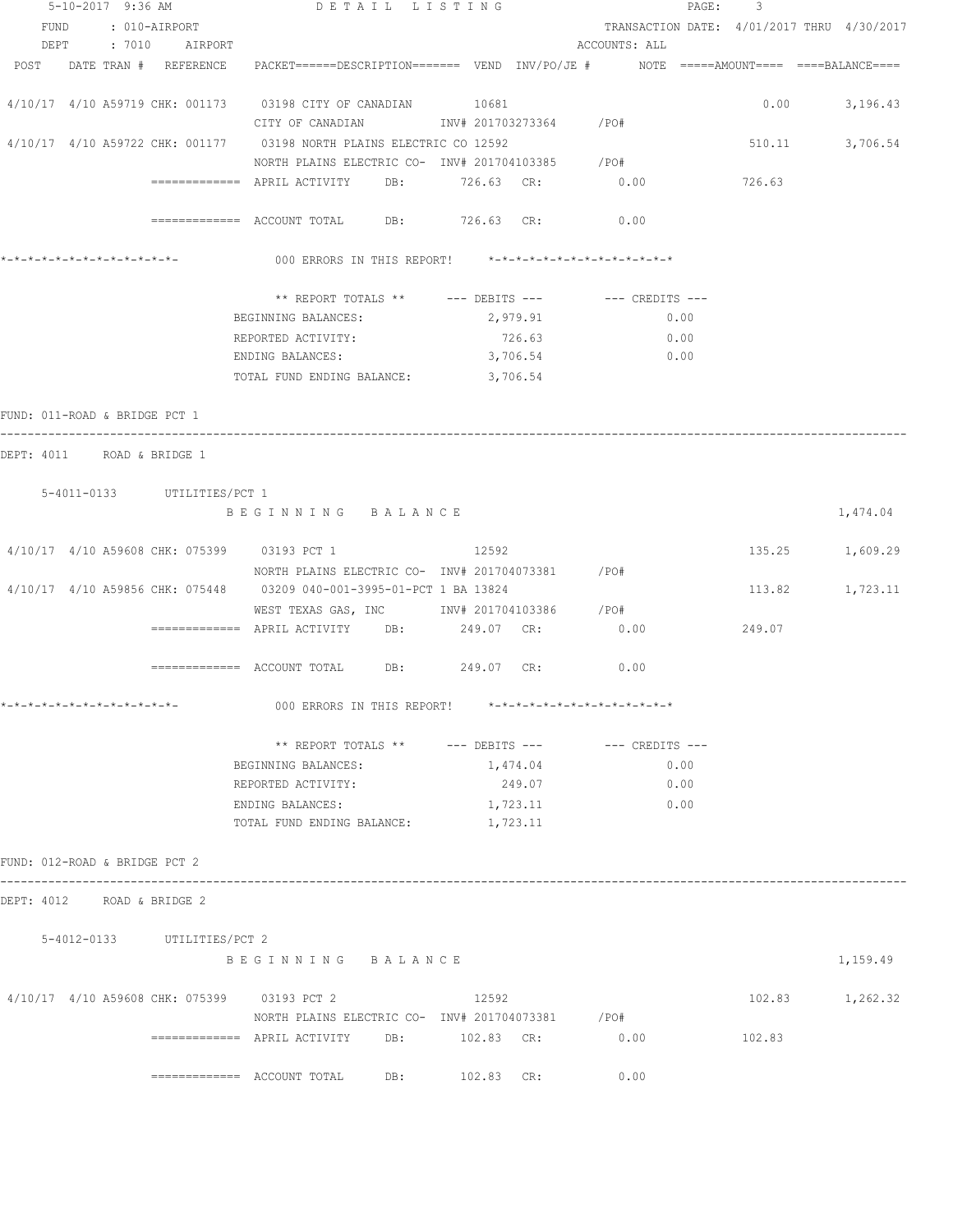|                                             | DETAIL LISTING<br>5-10-2017 9:36 AM |                             |                                             |     |                                                                                                                 |                                            | PAGE:<br>4 |                 |  |  |  |
|---------------------------------------------|-------------------------------------|-----------------------------|---------------------------------------------|-----|-----------------------------------------------------------------------------------------------------------------|--------------------------------------------|------------|-----------------|--|--|--|
| FUND: 012-ROAD & BRIDGE PCT 2               |                                     |                             |                                             |     |                                                                                                                 | TRANSACTION DATE: 4/01/2017 THRU 4/30/2017 |            |                 |  |  |  |
|                                             |                                     | DEPT : 4012 ROAD & BRIDGE 2 |                                             |     |                                                                                                                 | ACCOUNTS: ALL                              |            |                 |  |  |  |
|                                             |                                     |                             |                                             |     | POST DATE TRAN # REFERENCE PACKET======DESCRIPTION======= VEND INV/PO/JE # NOTE =====AMOUNT==== ====BALANCE==== |                                            |            |                 |  |  |  |
| *_*_*_*_*_*_*_*_*_*_*_*_*_*_*_              |                                     |                             |                                             |     | 000 ERRORS IN THIS REPORT! *-*-*-*-*-*-*-*-*-*-*-*-*-*-                                                         |                                            |            |                 |  |  |  |
|                                             |                                     |                             |                                             |     |                                                                                                                 |                                            |            |                 |  |  |  |
|                                             |                                     |                             | BEGINNING BALANCES:                         |     | 1,159.49                                                                                                        | 0.00                                       |            |                 |  |  |  |
|                                             |                                     |                             | REPORTED ACTIVITY:                          |     | 102.83                                                                                                          | 0.00                                       |            |                 |  |  |  |
|                                             |                                     |                             | ENDING BALANCES:                            |     | 1,262.32                                                                                                        | $\sim 0.00$                                |            |                 |  |  |  |
|                                             |                                     |                             | TOTAL FUND ENDING BALANCE: 1,262.32         |     |                                                                                                                 |                                            |            |                 |  |  |  |
| FUND: 013-ROAD & BRIDGE PCT 3               |                                     |                             |                                             |     |                                                                                                                 |                                            |            |                 |  |  |  |
| DEPT: 4013 ROAD & BRIDGE 3                  |                                     |                             |                                             |     |                                                                                                                 |                                            |            |                 |  |  |  |
|                                             |                                     | 5-4013-0133 UTILITIES/PCT 3 |                                             |     |                                                                                                                 |                                            |            |                 |  |  |  |
|                                             |                                     |                             | BEGINNING BALANCE                           |     |                                                                                                                 |                                            |            | 1,380.31        |  |  |  |
| 4/10/17 4/10 A59608 CHK: 075399 03193 PCT 3 |                                     |                             |                                             |     | 12592                                                                                                           |                                            |            | 151.87 1,532.18 |  |  |  |
|                                             |                                     |                             |                                             |     | NORTH PLAINS ELECTRIC CO- INV# 201704073381 / PO#<br>============ APRIL ACTIVITY DB: 151.87 CR: 0.00            |                                            | 151.87     |                 |  |  |  |
|                                             |                                     |                             |                                             |     |                                                                                                                 |                                            |            |                 |  |  |  |
|                                             |                                     |                             |                                             |     | ============ ACCOUNT TOTAL DB: 151.87 CR: 0.00                                                                  |                                            |            |                 |  |  |  |
|                                             |                                     |                             |                                             |     | 000 ERRORS IN THIS REPORT! $*-*-*-*-*-*-*-*-*-*-*-*-*-*-*$                                                      |                                            |            |                 |  |  |  |
|                                             |                                     |                             |                                             |     | ** REPORT TOTALS ** --- DEBITS --- -- CREDITS ---                                                               |                                            |            |                 |  |  |  |
|                                             |                                     |                             | BEGINNING BALANCES:                         |     | 1,380.31                                                                                                        | 0.00                                       |            |                 |  |  |  |
|                                             |                                     |                             | REPORTED ACTIVITY:                          |     | 151.87                                                                                                          | 0.00                                       |            |                 |  |  |  |
|                                             |                                     |                             | ENDING BALANCES:                            |     | 1,532.18                                                                                                        | 0.00                                       |            |                 |  |  |  |
|                                             |                                     |                             | TOTAL FUND ENDING BALANCE: 1,532.18         |     |                                                                                                                 |                                            |            |                 |  |  |  |
| FUND: 014-ROAD & BRIDGE PCT 4               |                                     |                             |                                             |     |                                                                                                                 |                                            |            |                 |  |  |  |
| DEPT: 4014 ROAD & BRIDGE 4                  |                                     |                             |                                             |     |                                                                                                                 |                                            |            |                 |  |  |  |
|                                             |                                     | 5-4014-0133 UTILITIES/PCT 4 |                                             |     |                                                                                                                 |                                            |            |                 |  |  |  |
|                                             |                                     |                             | BEGINNING BALANCE                           |     |                                                                                                                 |                                            |            | 1,371.36        |  |  |  |
|                                             |                                     |                             | 4/10/17 4/10 A59608 CHK: 075399 03193 PCT 4 |     | 12592                                                                                                           |                                            |            | 316.53 1,687.89 |  |  |  |
|                                             |                                     |                             |                                             |     | NORTH PLAINS ELECTRIC CO- INV# 201704073381 / PO#                                                               |                                            |            |                 |  |  |  |
|                                             |                                     |                             |                                             |     | ============ APRIL ACTIVITY DB: 316.53 CR:                                                                      | 0.00                                       | 316.53     |                 |  |  |  |
|                                             |                                     |                             |                                             | DB: | 316.53 CR:                                                                                                      | 0.00                                       |            |                 |  |  |  |